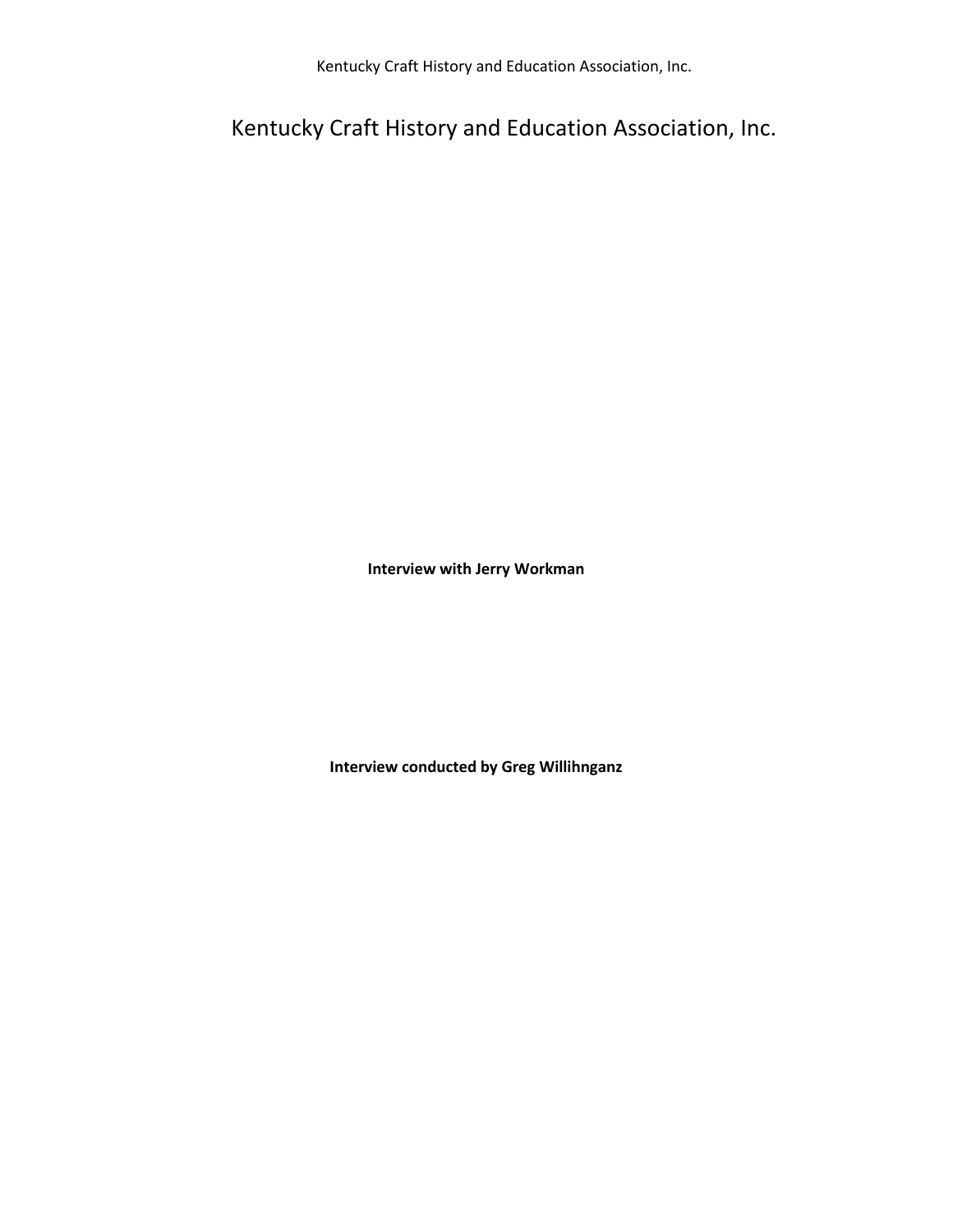WILLIHNGANZ: Maybe you can tell me about yourself a little bit.

WORKMAN: I grew up in a rural community in Pulaski County. My mother was a weaver and my father was a carpenter. She always believed in making use of whatever was at hand. With this in mind, I came to Berea College. And at Berea, I worked in the Pottery Department under the auspices of Hugh Bailey, which was, he was a great teacher on that. And when I graduated from Berea College, I had gone to Pine Mountain Settlement School in Harlan, Kentucky, to do my student teaching. And the Dogwoods were in bloom. And it was a beautiful place. And I wanted to go back there. However, I married a, I wanted to marry a Yankee. And so, I waited until this next spring, and we went back there, and we decided that would be a place we'd like to go. And when…while I was in Berea, I got a book of the *[unintelligible]* handicrafts of the southern highlands, and I took that to Pine Mountain with me - went along with Ellie. And we did a lot of just…on the weekend…just taking the book, going up the Hollow, or up the creek, seeing what we could find, seeing where a weaver was, or where a chair maker was, or a basket maker, or if anyone knew anything about them, or like that. So along with teaching school there, I also had great exposure to the Appalachian area.

WILLIHNGANZ: Now what classes were you teaching there?

WORKMAN: I was teaching elementary school. I had  $7<sup>th</sup>$  and  $8<sup>th</sup>$  grade, and then during the summer we had a program where I taught art and science and swimming, to four and five year olds, and this was at Pine Mountain Settlement School. I was employed by the Harlan school system, but I was…they owned the facilities there. So, we were able to rent from them, and use their facilities

WILLIHNGANZ: And were you doing craft work during this period?

WORKMAN: I was, probably the first… I had been weaving just as a boy growing up, making rag rugs, making some money, too. So I could have some spending money, on my mothers loom there. But, I was very interested in crafts. And we went…probably my first exposure, real exposure, was when we went to the Southern Highland Handicraft Guild Fair. And, at that time, it was held in Gatlinburg, Tennessee. And I saw a lady there who was dyeing wool with plants. And so, I came back to Pine Mountain and discovered that in talking to people, "Oh yes we used to dye wool, and we did this". And so, I just started off dyeing small samples of wool until a break came with the Arrowmont Craft School in Tennessee. They said we would like for you to dye a hundred pounds of wool. I had no idea how much a hundred pounds of wool was, so I said okay. So, we took our little car down and loaded up a hundred pounds of wool, which the car was full, came back to Pine Mountain. And then, during the next summer, I spent the…doing all the dyeing and the plants on there, and getting them back to the school.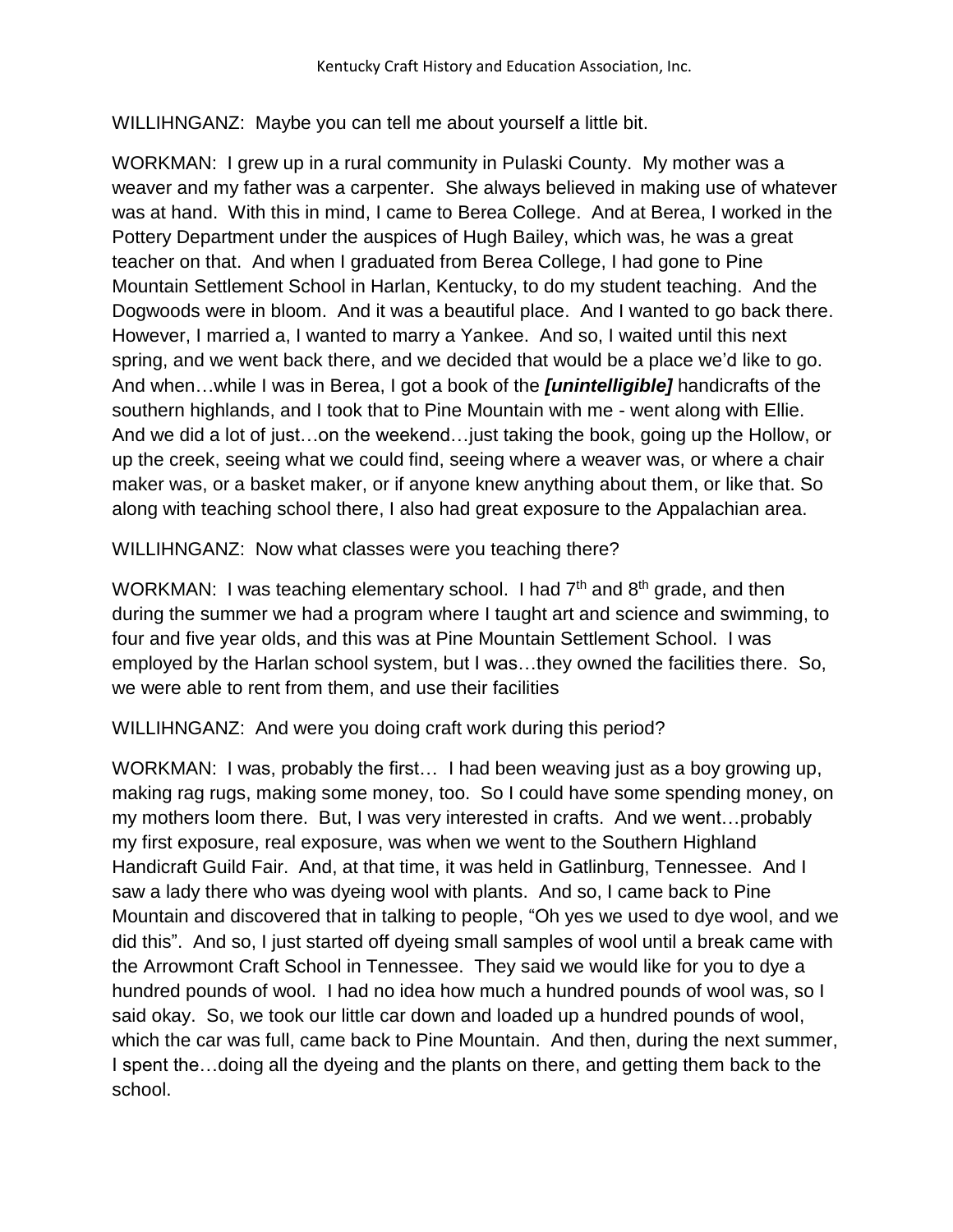WILLIHNGANZ: How did you get involved with the Guild?

WORKMAN: The first craft fair that they had in Berea, I came to it as a representative from Pine Mountain Settlement School, and so I was at the very first craft fair that they ever had. At that a particular point there was an opening with the Guild for the Train; to be a director for the Train, and so it was a good offer. And, we had young children then, and so we moved back to Berea.

WILLIHNGANZ: Now, as the first…I am not sure what the title was, but the first conductor of the Train, so to speak, the first person who managed the Train, what did you do with the wife and kids?

WORKMAN: I left them at home. There was a place on the train where you could live, but the problem was that it was… I don't know how much you know about the train. The train was composed of two cars, and one car was set up as an exhibition car, and the other car was set up as a demonstration car. So in one car, the exhibition… You pull into a town, you would set up the exhibit, and you would open it up to the public. And then in the other car, was a demonstration where that there was a loom for weaving, there was a potters wheel, there was different kinds of tools; leather tools and things like that, that you could demonstrate to people. And, also at the same time, one of the other purposes that I was trying to do was, who are the local crafts people in that area, and how to get them in, and how to get them to demonstrate, and how to get them involved into the Kentucky Guild on that.

WILLIHNGANZ: Now. When you got involved with the Train, it hadn't run yet at that point?

WORKMAN: No. I was not the first one, I was the third director.

WILLIHNGANZ: And so, the exhibits were pretty much already set up when you were there?

WORKMAN: No. I set up the exhibits. There had been exhibits set up, but then I contacted the people and got the exhibits, and like that. And then, all we had to do before we went into that community, was to get a local agency to sponsor us, like either the men's club, or the women's club, civic club or whatever it might be. And then the electrical company would come and turn the electricity on. The water and sewer people would work on that. So, it was a community based thing that the community had to support it coming in like that. One of the problems that we ran into, during the period of a year that I was working there, was that the areas that we really wanted to go into…so many of those the train services had been cut, and there was no longer a service. So, that you could get into, into the more isolated areas of Eastern Kentucky.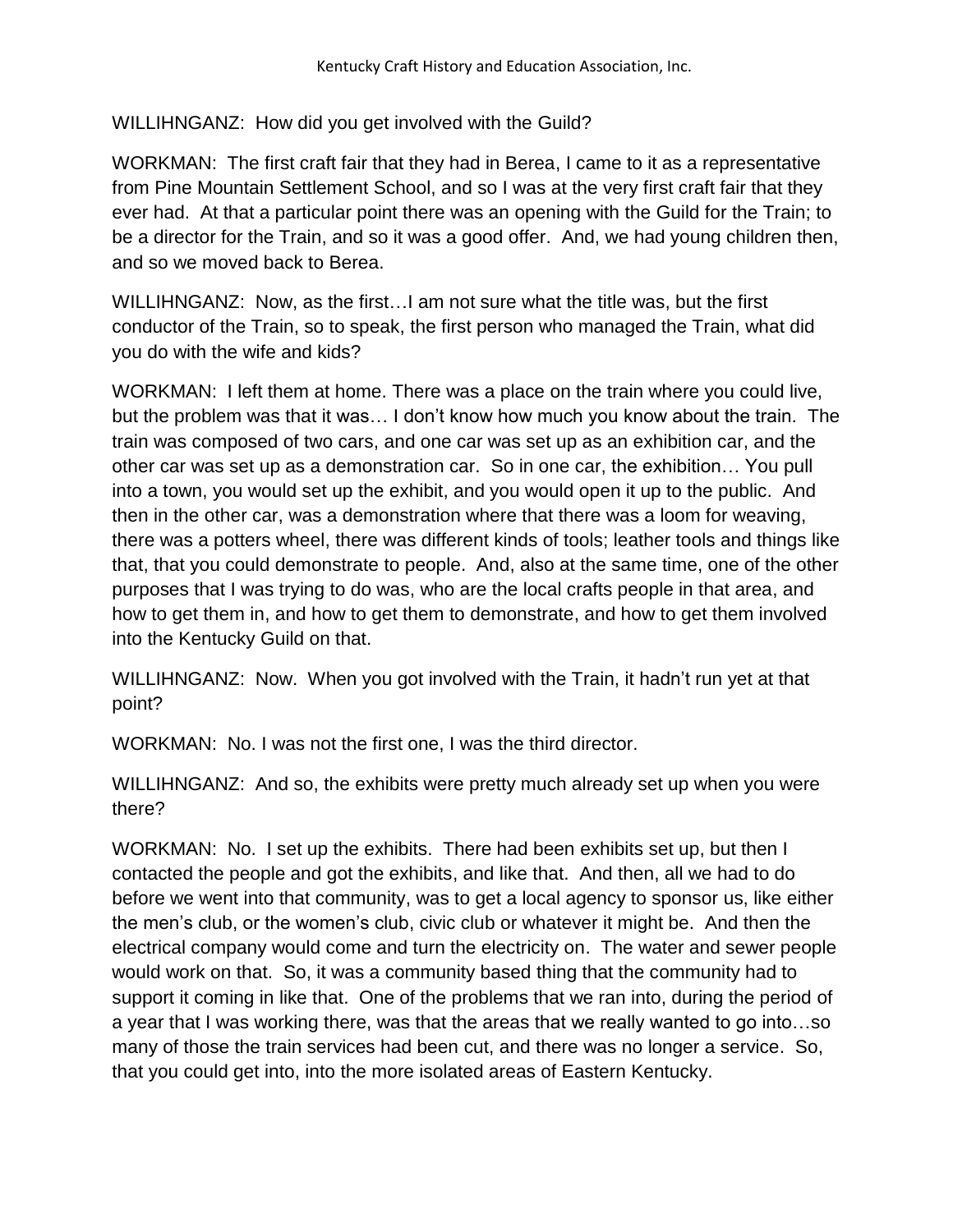## WILLIHNGANZ: What areas did you go into?

WORKMAN: Our first - after we set up the exhibit, the first place we went to was Fulton, Kentucky- for the Banana Festival, and it was quite an experience. It was my first one, so everything had to be taken down and packed, and then it had to be… You had to call. They came and got it. You didn't know when they were going to get it, but they would take it and set it up things, like that. And then, after it arrived, then everything had to be unpacked and set back up as an exhibit. And all the PR stuff had to be done for the opening, and all like that. We got it set up. We got it moved. We got the exhibit set up, taken down, packed, got it moved, got it onto the track, got it set up. The people were getting ready to come in. And, we had a person come to us and say, "We are sorry sir, we have you on the wrong track." So, we repacked and put it…and got it all back together. Community people helped…repack on that, put it back together, and then moved it to another track, and that's were the first opening was.

WILLIHNGANZ: So, when you got set up, and what not…then you had your wheel set up; potters wheel, and had your leather work demonstrations going on, did you demonstrate each one of these things?

WORKMAN: I demonstrated, as well as also trying to get people in the community who could demonstrate. Like in particular, I would try and find out as much as I possibly could ahead of time, were there craft people there? And get them involved, and get them to come in. We generally were also open on, like a Thursday or a Friday, for school children. We had - schools would bring…because in many of the areas that we went into, there was not a museum, there was not a craft shop at that particular time. So, they would come in, classroom after classroom. Then on Saturday and Sunday, I would keep open, because that's when we would get the families in. And so, we get some of the older people that would be coming in…

WILLIHNGANZ: So, when you went into a town, how long were you typically there?

WORKMAN: From the time that the train arrived, until the time that the train left. You are talking about probably a week. But the…cause when it went in, then it would take a day to a day and half to get it hooked up with the water, electricity, with heat, and all like that. And then, you have to set the train up, and of course the cleaning, and going through all that. And then, you had then…you had to pre-schedule to have someone there that would be doing your pre-scheduling, to get the kids coming in on a basis, on like that, but the schools were very cooperative.

WILLIHNGANZ: So, you didn't actually do the logistic work for the set up?

WORKMAN: Not as far as for… It was the responsibility of the community. If they wanted to have the train there, it was their responsibility to help to sponsor and to set up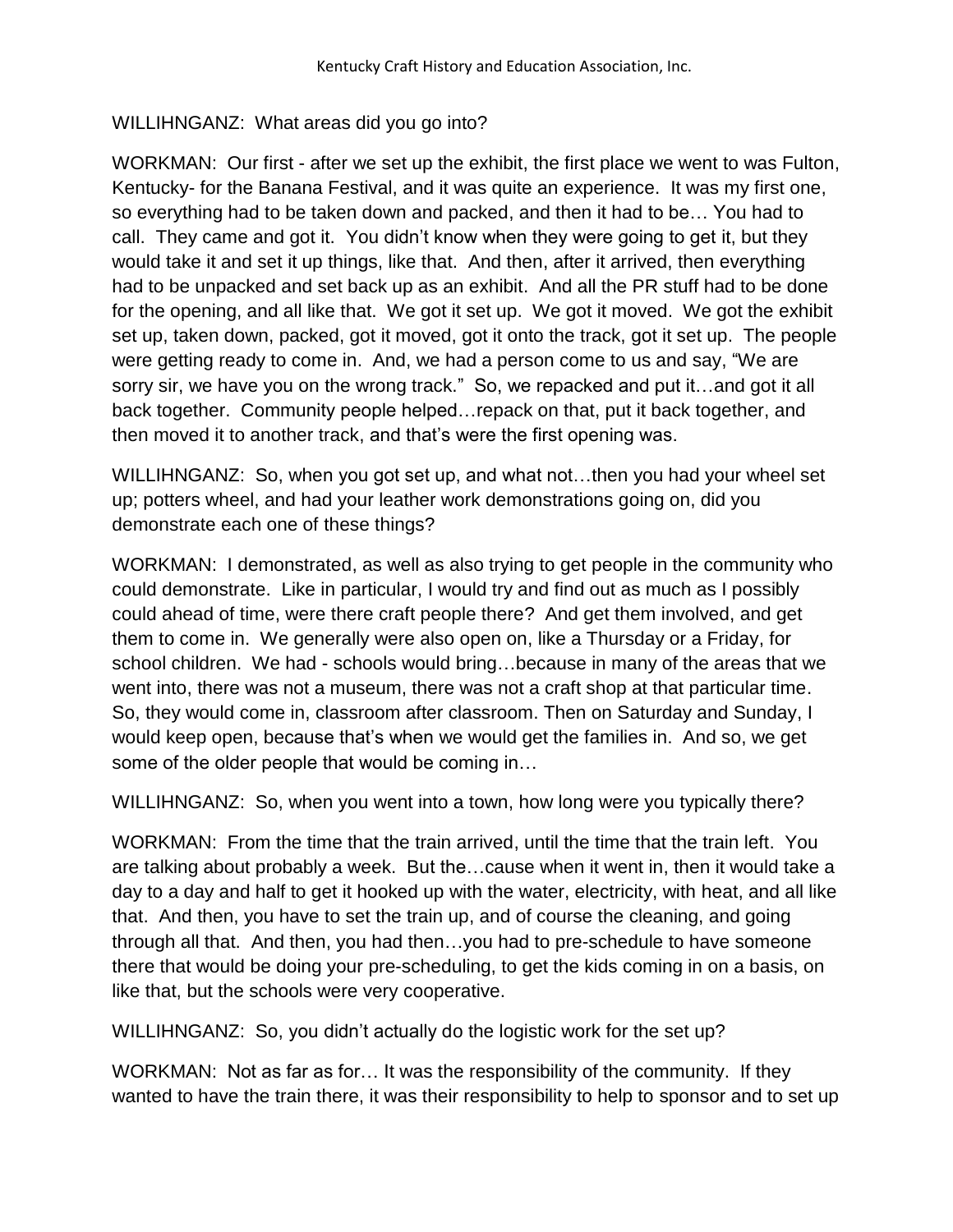the train on there. Now, not physically set it up, but they knew what the connections were. They knew how to get it on the radio. They knew how to get it in the newspaper. They knew how to get into the churches and all like that. They knew who to contact at the schools and all that. Not me; I was an outsider coming in.

WILLIHNGANZ: And you had water hooked up, and heat hooked up to the train? Did you have actual bathrooms on the train?

WORKMAN: Yes.

WILLIHNGANZ: And then the kids and the people would come through? Were you selling items?

WORKMAN: No. This was completely educational. It was for; it was funded by the state, so there was no selling items on that.

WILLIHNGANZ: What kind of response did you get from people who came through?

WORKMAN: Very good. They were… Every area that we went into, we were swamped; always swamped on there. Basically, many of the areas that we went into, there was not a whole lot to do. Like, we went into a little place like Irvine and Ravena, and opened up the train, and well "What is this?" So people… It was a curiosity to us too. "What is this thing these two cars that are connected together, and what's there?"

WILLIHNGANZ: I assume there was no admission charged to this?

WORKMAN: No admission.

WILLIHNGANZ: Did you get a lot of artists involved locally?

WORKMAN: It's according to how you define the word "a lot". We got artists involved, and the other thing that this led to, it led to having workshops where that we would get people from the outside of the area. Like for instance, Persus Grayson from the Southern Highland Handicraft Guild, came in and did a workshop at one of the schools that…where that we had, had the train there…Pineville. So, we did a number of workshops like this. That, so that it was an educational…It, it…One of our, our main purpose was education.

WILLIHNGANZ: Did you find that this appealed more to one particular group of people, or class of people? Were there mostly people who were pretty well off who came through it, or did the people who were dirt poor; just had nothing else to do, came in?

WORKMAN: I think a quilt, is a quilt, is a quilt. I think that the... it doesn't matter how much money you've got. If you got a handmade quilt, then, whether you're poor or whether you're rich, it's still a handmade quilt.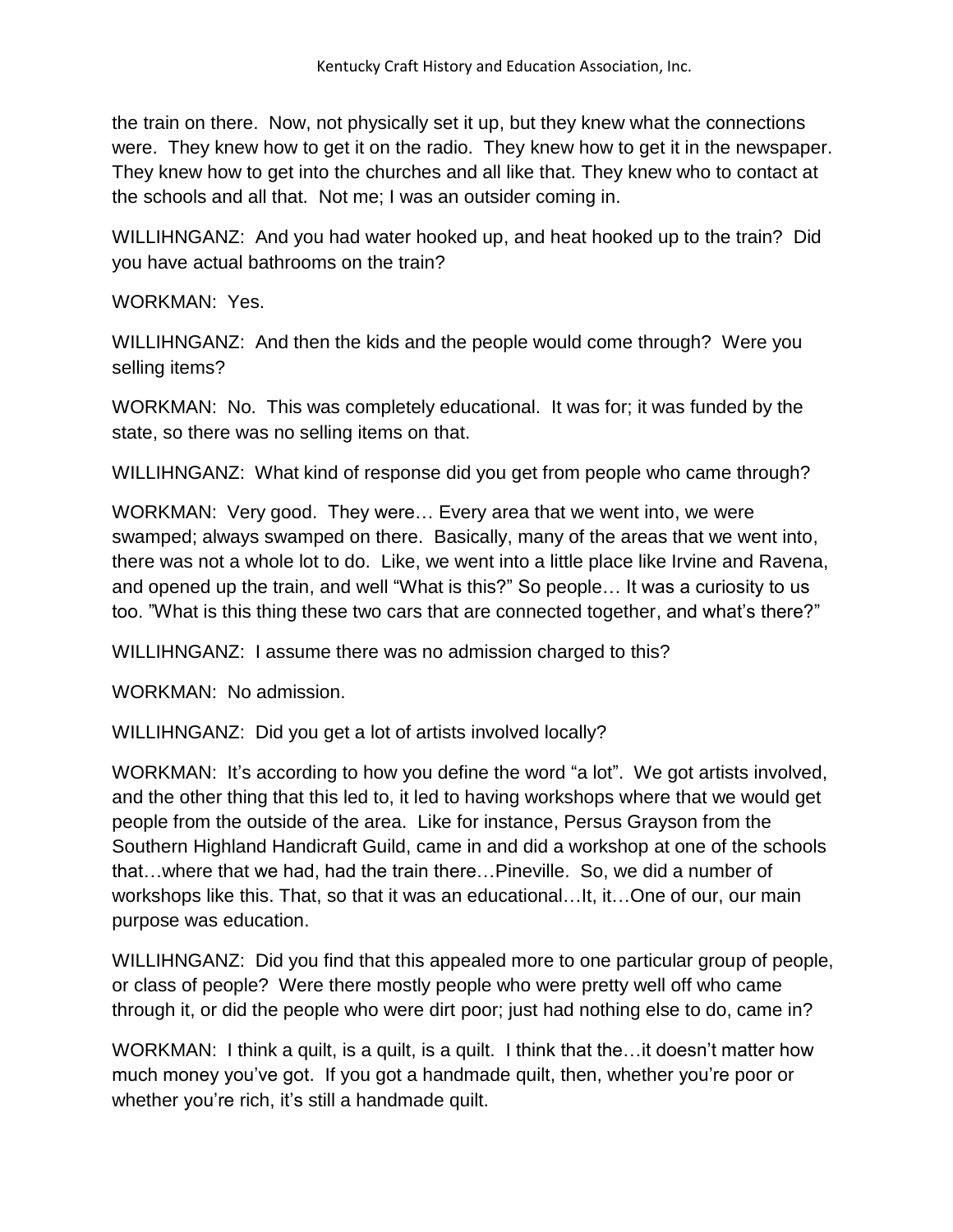WILLIHNGANZ: Well. I wonder what the interest level was from different groups.

WORKMAN: It varied. It was it, yeah I don't… I couldn't say that there was one particu… Most of the time the people who sponsored us to come in, were the more sophisticated people; the people that were organized, that had a, had a, an organization that they belonged…the Women's club or whatever it might be, but people that came through was not like that.

WILLIHNGANZ: Did you get a sense that, that people who came through hadn't been involved with crafts, were now getting involved because, or were likely to get involved, because of what they saw?

WORKMAN: That would be something I would hope for. But, as to whether or not that happened or not, I don't know. Because this was their first experience you know.

WILLIHNGANZ: So, were there a lot of people who hadn't ever seen these types of crafts before you saw?

WORKMAN: We had two different…We had two or three different types of crafts. We had the traditional crafts where…that you had the baskets, the quilts, the hand made chairs, and things like that. Most of the older, middleclass, and the older- middle age and the older people had seen these things. Many of the younger people had seen them, but it was more like in somebody's closet. Or, it was one, a chair that was used on the porch or something or other. They had never seen anybody really get down and take a raw piece of wood, and actually shave it out, and hue it out, and work it out. But they never seen anybody actually get on a loom and weave a piece of cloth, even though there was a coverlet in their home, or in their granny's home.

WILLIHNGANZ: Did you return to the same places from time to time?

WORKMAN: No. Not necessarily. I returned with…what I was talking about…with the workshops and the follow up…with the people who were there, who were interested in the crafts and were interested in getting something done; working with the crafts on it. That also was the kind of time that where that the train was being moved from one position; one town to another town, that I would have time to do workshops or to facilitate workshops being set up to work with, such as like in Butterfly in Eastern Kentucky. We did a workshop on hooked rugs. And years later, probably fifteen years after that, a package arrived in the mail. And one of the ladies had mailed me the rug that she made in that class.

WILLIHNGANZ: Oh, that must have been wonderful for ya. Did... you said you go back for the classes. I assume that was not with the train, you just went on your own?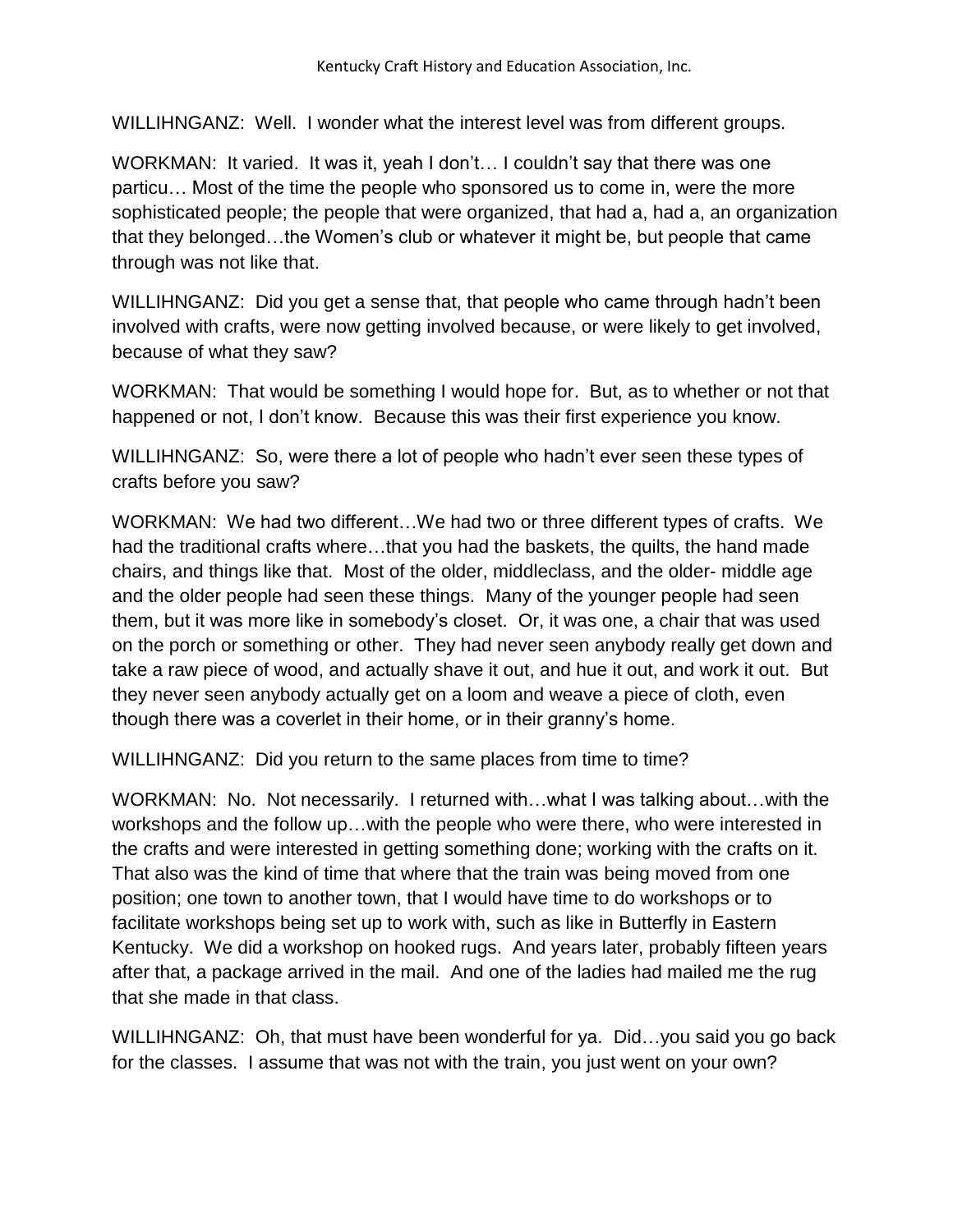WORKMAN: No. I just got back to, to … Most of the time it was in a basement of a church, or it was in a one room school, or it was in some kind of… There were very, very few community centers, where that you could actually do things that.

WILLIHNGANZ: So, these were very rural areas you were going to? And did you conduct the classes yourself?

WORKMAN: Some of them, yes, and some of them I got somebody else in. And, a lot of time these people that would come…we would get them for…they would make charges for expenses, since it was a non profit organization - educational organization. They considered it as part of their responsibility to do that.

WILLIHNGANZ: The costs for the train were borne pretty much by the state, and the railroad, of course, who moved it around?

WORKMAN: Yes.

WILLIHNGANZ: They paid for the heat and the electricity and the operation?

WORKMAN: No. The heating, the heat and all that, that's where you contacted that city. And then the city -whoever that sponsoring organization was, they contacted the electrical person. They contacted the gas person. They contacted the water person, and basically it was a proposal to them. "Here is our opportunity to have this train to come in and in order for us to do this, then we need to provide these requirements for the train to come in."

WILLIHNGANZ: Was it a hard sell, was it difficult to get the...?

WORKMAN: I didn't sell any of it. It was a thing that was open and advertised. And then, if a town was interested, then they would contact me and they would say… So I didn't feel like it was something that I should be selling. I felt like it was something they should be buying.

WILLIHNGANZ: I take it you didn't have any trouble lining up bookings?

WORKMAN: No. No. No. Because the problem that we ran into was not… Many, many places that wanted to, but because as I said to you earlier, the train line had cut out so many of these lines going into the these small towns, we could not actually go into the areas that we really wanted to go into.

WILLIHNGANZ: Did you stay overnight in the train?

WORKMAN: Yes. There was an apartment there that had a bathroom, kitchen, and bedroom; like in end of it, very small, one person.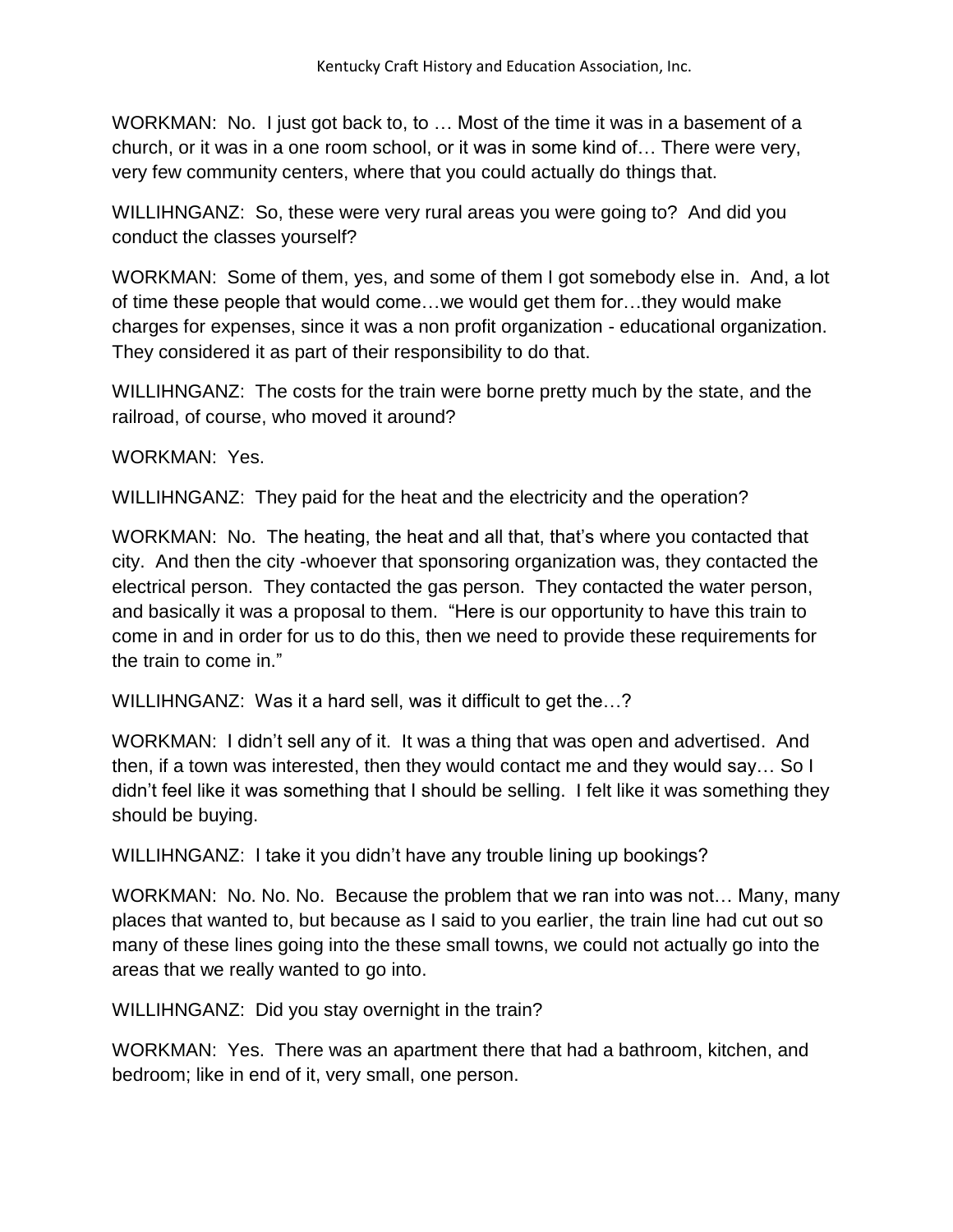WILLIHNGANZ: So, you'd go out there and you would be gone four or five days?

WORKMAN: But most of the time, what happened was, that when I got out there, I was a guest of the community. Someone was having me over for dinner, and someone else was saying, "Well now, you need to stay with us. We would like for you to stay with us tonight". Then, we will holler about lunch tomorrow. So, it was you know, it was a very…it was a community supported thing.

WILLIHNGANZ: That's terrific, but it still must have been a stress on your family?

WORKMAN: Well yes, because when you… I was gone probably at least three days out of the week; and sometimes four. So I had small, small child at that time, but very understanding wife.

WILLIHNGANZ: Well, I guess you did. How long were you in that position?

WORKMAN: One year.

WILLIHNGANZ: And what was the title?

WORKMAN: I was the Director of the Train.

WILLIHNGANZ: Did you go through any specialized training in order to do this?

WORKMAN: No. I learned the hard way.

WILLIHNGANZ: Did you have pretty much your own leeway in terms of how you set up?

WORKMAN: Yes, yes, very much so.

WILLIHNGANZ: How would cites advertize that you were coming?

WORKMAN: Most of the smaller ones would be using their newspaper or radio. And then, if it was a, an organization that had a good rapport with churches and things like that, and schools and everything… But we had almost every community that we went into; we would have anywhere between…Well we would have… I would say probably 95% of the children in that school came through the train.

WILLIHNGANZ: Wow.

WORKMAN: So, if you are talking about a school of 400, then you are talking about, you know, over 300 children would come through the train. So it was, it always, it always had people coming through there.

WILLIHNGANZ: So, did the kids ask a lot of questions?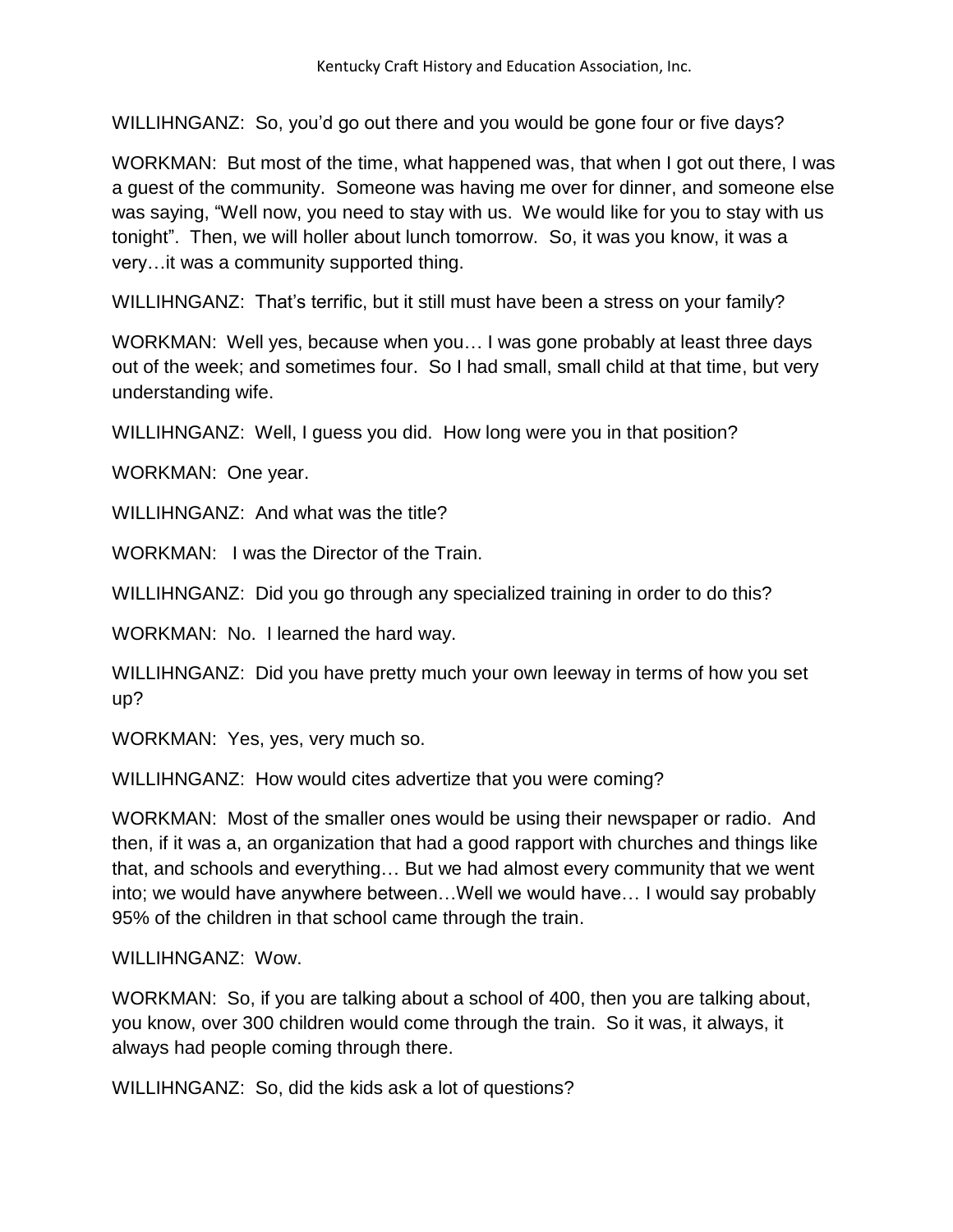WORKMAN: Oh, yes. Oh, yeah. They were very, very interested. And, I also had a place of where that they could work with the clay, and could just use their hands with it.

WILLIHNGANZ: Oh, that's great. Did you let them take any of it?

WORKMAN: Oh, absolutely.

WILLIHNGANZ: That's wonderful. So who would pay for the materials, the clay and stuff that you used?

WORKMAN: We had a number of grants, from different uh, companies. Like the potters wheel was given to the uh…since we were a 501c3, that was given to the Guild. The loom was given to the Guild, and we had…on our board…we had people who raised funds, and things like that.

WILLIHNGANZ: Now, you were there for one year. How many years total did the train actually run?

WORKMAN: I am not sure. I don't really know. I think about five, but I am not sure.

WILLIHNGANZ: Yeah. The impression I've gotten is, that it was like five or seven years; something like that. Did you - after you quit being the director; did you stay involved with the Guild?

WORKMAN: Well, see. What happened the year that we pulled the train into Berea, at the very end…and then I worked with Richard Bellando, who was the Director of the Guild then, and we set up the second Fair. So basically, what I was doing…I was still working with the Guild, but I was working with the craftsman fair and setting it up.

WILLIHNGANZ: Okay, and then in the years after that, did you stay involved with the Guild?

WORKMAN: Oh, yeah. I was a volunteer for many years with the Guild…

WILLIHNGANZ: Did you serve on the board?

WORKMAN: Yes.

WILLIHNGANZ: What positions did you serve on the board?

WORKMAN: I don't remember. I just know that I was a member of the Guild, but I don't remember, I don't think, I had a position other than being a member.

WILLIHNGANZ: Well. You certainly were someone who was very knowledgeable about how the train worked, and what not, and you must have been on the board and very active during the time when it ceased working.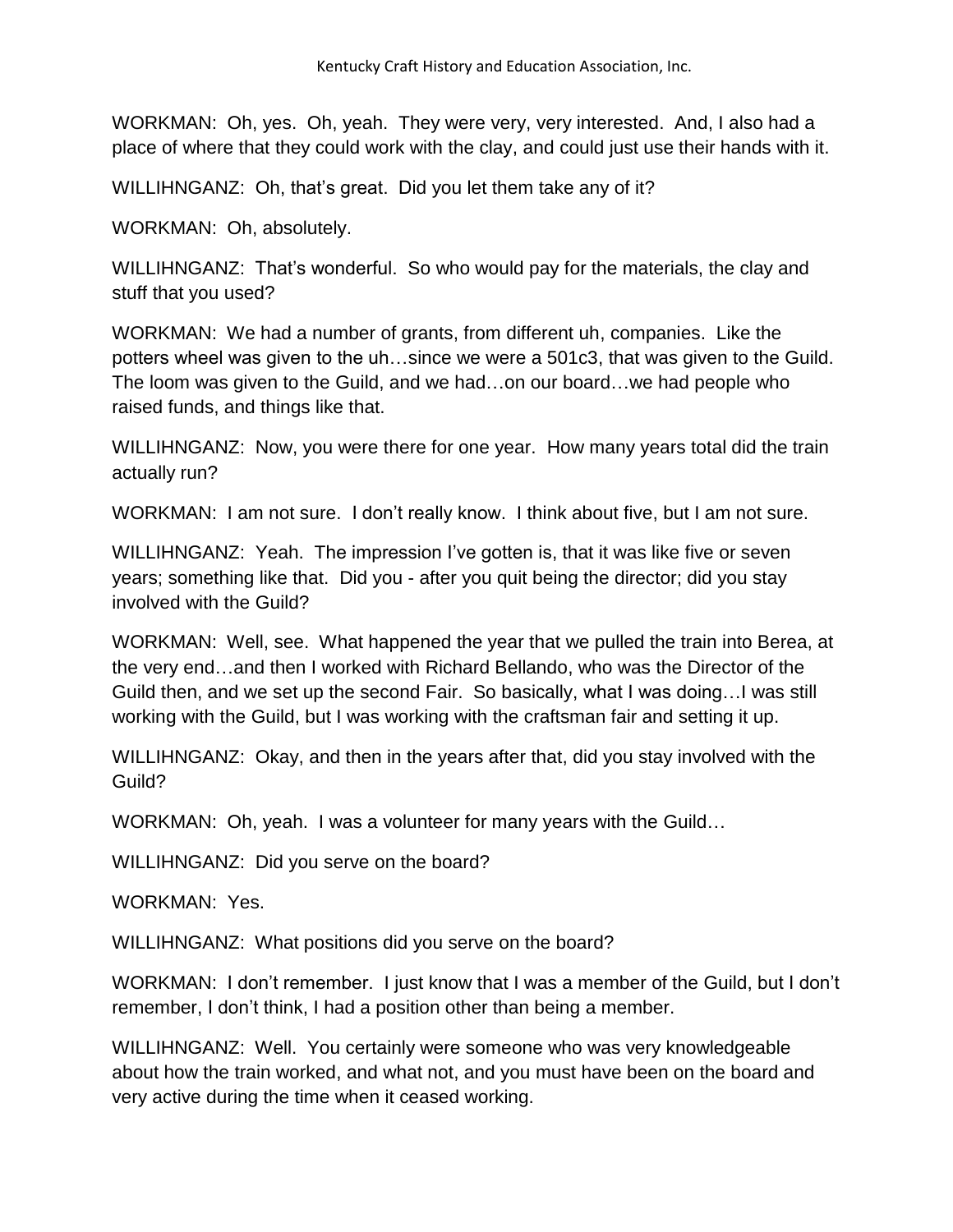WORKMAN: Well at the time, at the time that the train was operating, there was a board of directors. And then I, as an employee of the board of the directors of the Guild, would be reporting monthly to them what was happening, what our plans were, and how things were moving along over there. So, I was an employee of that board.

WILLIHNGANZ: But, after you ceased being the director of the train, you're still active with the Guild, and it was during that time that train stopped functioning. Can you tell me a little bit about what happened there, or why that happened?

WORKMAN: Well the main reason why it happened… One of the reasons it happened is, because that the areas, as I said to you before, that where it needed to go, the tracks weren't there. The second thing was the funding on it. It had been through a number of different types of funding, and the funding just wasn't there for it.

WILLIHNGANZ: So, the State basically ceased funding for this project?

WORKMAN: That is correct. Yes.

WILLIHNGANZ: Was there a change in the Governor at that point?

WORKMAN: You know, I really don't know. I can't remember.

WILLIHNGANZ: Well. I have been trying to look at what this contributed historically to the state, and to awareness of craft work, and how it affected the state. It seems to have been an extremely positive and very well received program. It got a lot of backing initially, and then for a reasons that I have yet to be able to put my finger on, or find out out about, at some point support for it got withdrawn.

WORKMAN: That's our government.

WILLIHNGANZ: Well, yes. That certainly is our government. And you might ask, "Why does our government function like that?" Or, it would be an appropriate question. But that's what I am trying to look at in terms of what happened to make that transition.

WORKMAN: We had, and I don't know who, but we had a committee to come down from Ohio. And, they patterned a train after the Kentucky Guild operation. Now, I don't know whether it's still in operation or not, but it was… And the other thing we tried to do, that we could never get through because of a lot of different problems. We tried to go, to get it to go to other states, because we thought this would be a great thing to do. But, we ran into all kinds of problems, with the railroad and insurance, and all of those kinds of things that you run into when you start crossing the state lines.

WILLIHNGANZ: I understand that. When the train ceased operation, then did the Guild sort of shift its focus more toward the art fairs and classes they were doing?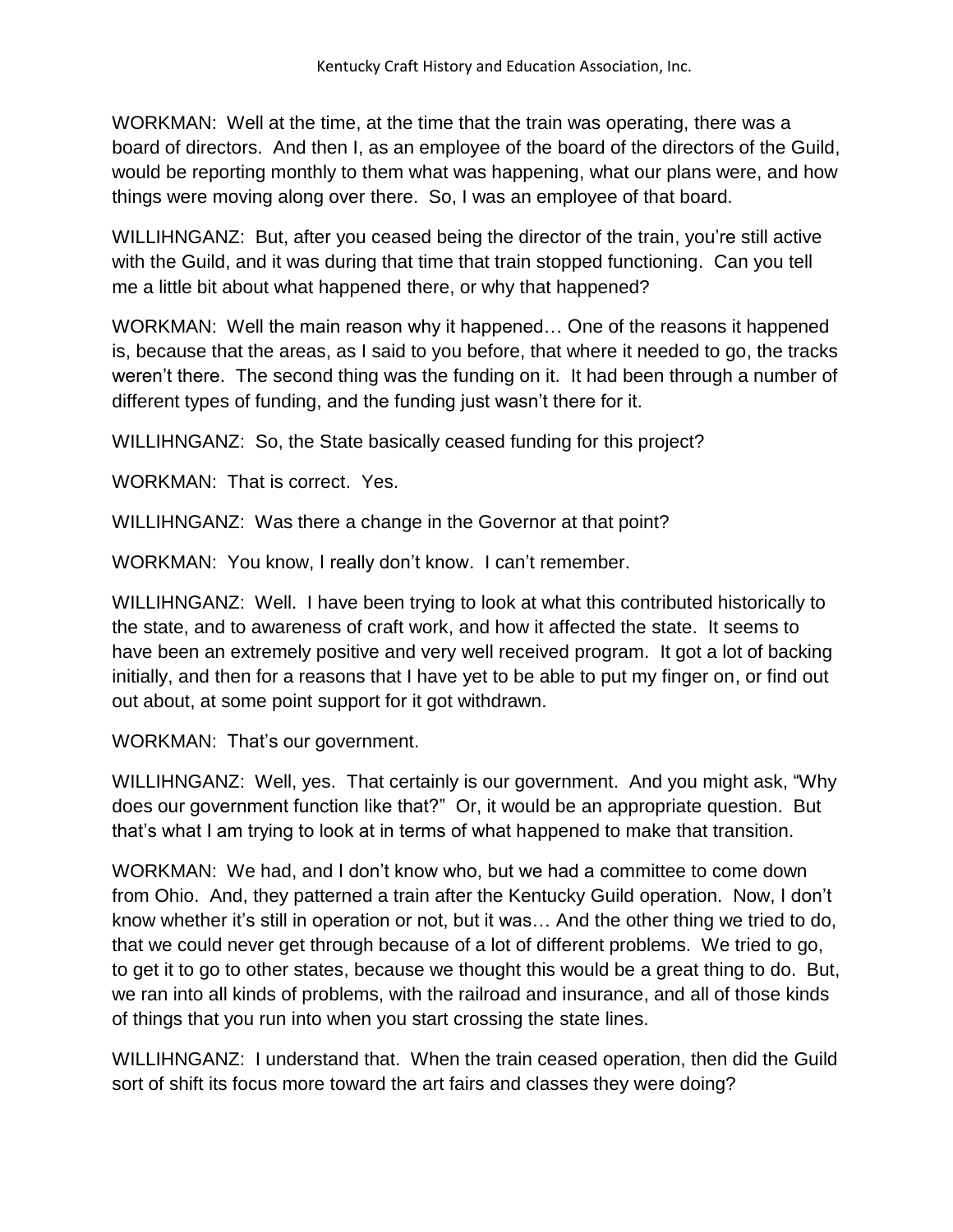WORKMAN: Well... at the particular time the craft fairs that...the one craft that they were having in May, was an extremely important thing, and that's basically where that the emphasis was on it. So, I would say yes, even though with the craft fairs, its still was an educational organization, it still had to go through meeting the requirements of a 501c3.

WILLIHNGANZ: And the craft fairs, of course, were at that time, they were two a year?

WORKMAN: One.

WILLIHNGANZ: There was just one.

WORKMAN: Only one in May.

WILLIHNGANZ: At one time did they switch to two a year?

WORKMAN: Oh, it's about six or eight years later.

WILLIHNGANZ: So, that would have been in '75 to '76.

WORKMAN: Well. I think probably we had change of directors, and I think that that's when I was no longer there, and I think that's when they started having two a year.

WILLIHNGANZ: This is when Richard left?

WORKMAN: Yes.

WILLIHNGANZ: Okay. So they started at that point having two a year. Were they doing classes at that time?

WORKMAN: Oh, yeah.

WILLIHNGANZ: And these were classes, primarily in basic marketing for crafts people, or what?

WORKMAN: Well, no. Because… Not necessarily, because there was a lot of different kinds of needs at that particular time, that the crafts people had on it, and so it may be a class in design, it may be in production, it may be in some particular item, but not necessarily just in marketing on there.

WILLIHNGANZ: So, were there classes in specific disciplines like leather work?

WORKMAN: Yes, there were.

WILLIHNGANZ: Was that a source of revenue for the Guild?

WORKMAN: I don't think so, not really significant.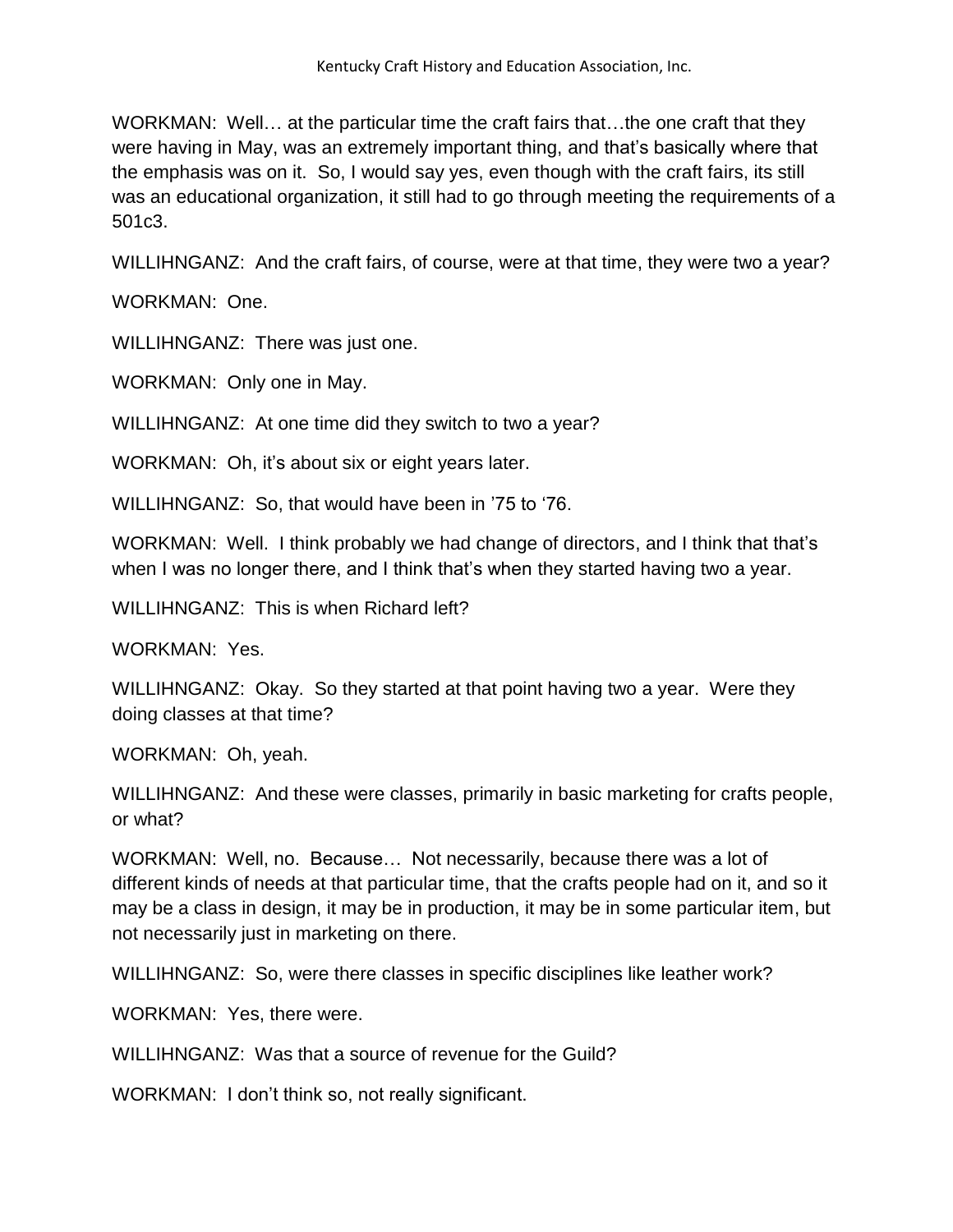WILLIHNGANZ: More break even.

WORKMAN: It was a…Yeah right, uh huh, or maybe even a supplement, because it may have been at that particular time that they were able to get a national endowment grant, or a Kentucky grant from an organization in order to do that.

WILLIHNGANZ: Did they make money from the craft fair?

WORKMAN: That's how that they supported the craft fair; the Craft Guild.

WILLIHNGANZ: You mean that they made enough money that they took in...

WORKMAN: From the admissions.

WILLIHNGANZ: From the admissions, and basically support the Guild and its work in various areas. At what point did you decide you basically didn't want to continue being a volunteer with the Guild, or are you still active with them?

WORKMAN: Uh, at what point? I don't really remember, because I had probably been with the Guild for about twenty-five years, and somewhere along there I got old and had children and grandchildren and other things.

WILLIHNGANZ: It just sort of dropped away for you, looking back on your experience with the train, are you really glad you did that or...?

WORKMAN: Oh, yeah.

WILLIHNGANZ: Did it mean a lot to you?

WORKMAN: Oh, yeah.

WILLIHNGANZ: What was it like for you?

WORKMAN: I think it... There was self-satisfaction that you get whenever you go out and you see people who could not afford, or did not have the means of going to a museum or going to an art show…and children who were coming in, and they were seeing…they were being able to see the works of art that they would not have been able to have done. It's that there is a sense of satisfaction there. It was not for the money but just – of - you felt like that was a good day; things happened right.

WILLIHNGANZ: What is your relationship at this point with the Guild? Do you ...

WORKMAN: Very little, no.

WILLIHNGANZ: Do you go to their art fairs once a year?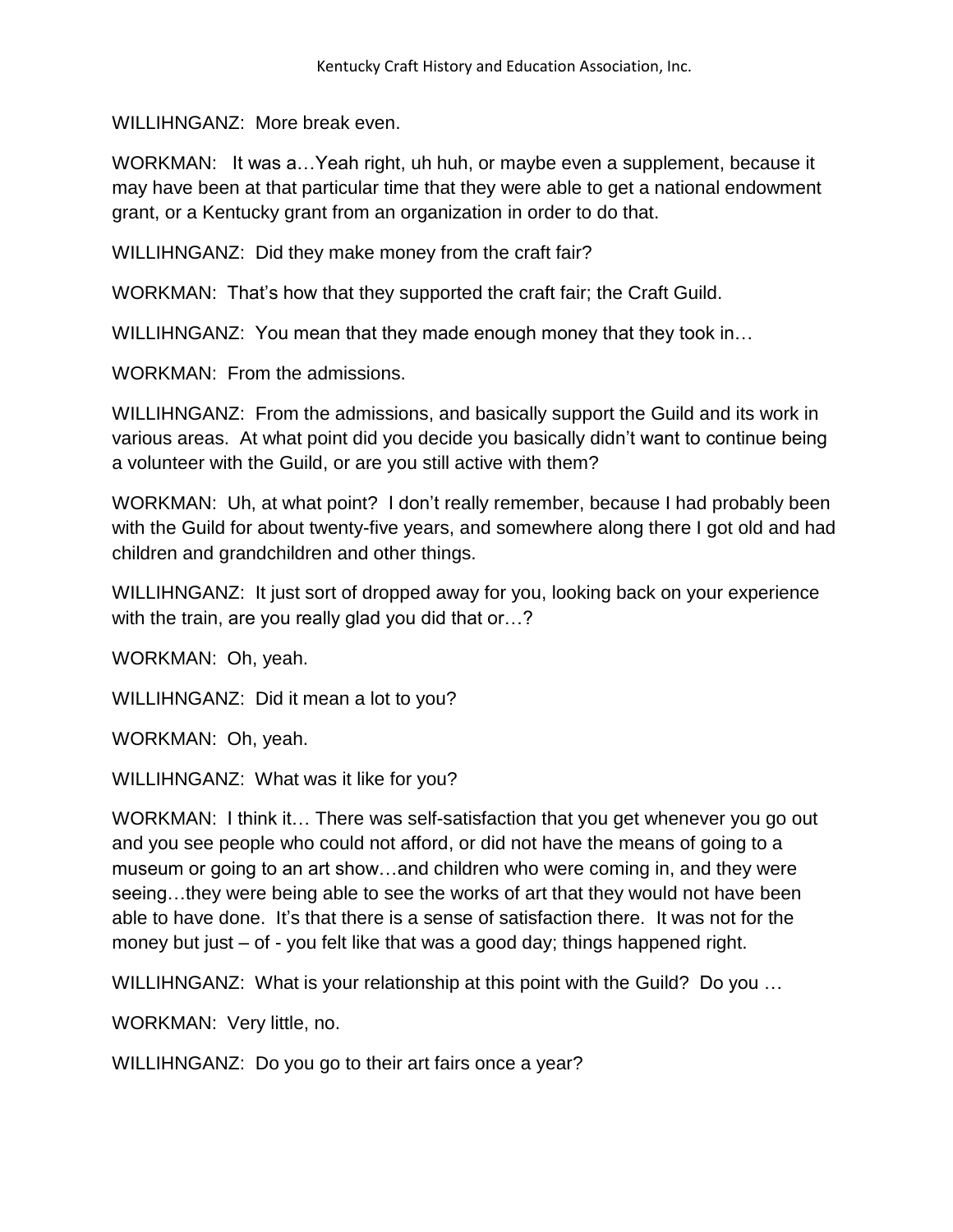WORKMAN: Yes, most of the time I do. I was also…I am a member of the Southern Highland Handicraft Guild, and I was on the board of trustees of the Southern Highland Handicraft Guild.

WILLIHNGANZ: When was that?

WORKMAN: Twenty years ago.

WILLIHNGANZ: But, it was after you were the Director of the train, and after you were on the Board there.

WORKMAN: Yeah. Things are coming well together as to separating them out. It's kind of like a piece of fiber, you know, that the people get twisted in with the events, and they get twisted in with all kinds of things that happened.

WILLIHNGANZ: So. Do you think these quilds contributed significantly to the culture of the state?

WORKMAN: I think the main thing that the guilds did and do is, that they keep alive the tradition of the crafts. They keep things going on that…moving on that. I think it's become more and more difficult for guilds to operate, because, at one time the competition for the guilds was not there. They had a shop, a craft shop, and there were not very many craft shops in Kentucky. And so they, they were able to go ahead and contribute, and continue to contribute to keeping alive the history part of the Guild, the crafts out there. And, to encourage new craftsmen coming along; a new craftsmen graduates from college and he is out in the world, and most of the time his first thing is to go to a craft fair. So, and then that becomes his education. He learns what he should have done, what he should do, and were to go next, and makes contacts. Contacting I think was very, very important for a craftsmen.

WILLIHNGANZ: Now, you have known the Guild over a lot of years here obviously, and it's had ups and downs.

WORKMAN: That's true.

WILLIHNGANZ: Membership going up, and membership going down, and various financial and political crisis, and what not. Do you feel like it's still a viable contributing organization? Is it worth while and valuable?

WORKMAN: You asked about three questions there.

WILLIHNGANZ: Yeah. I probably did. Sorry.

WORKMAN: So, why don't you break that down?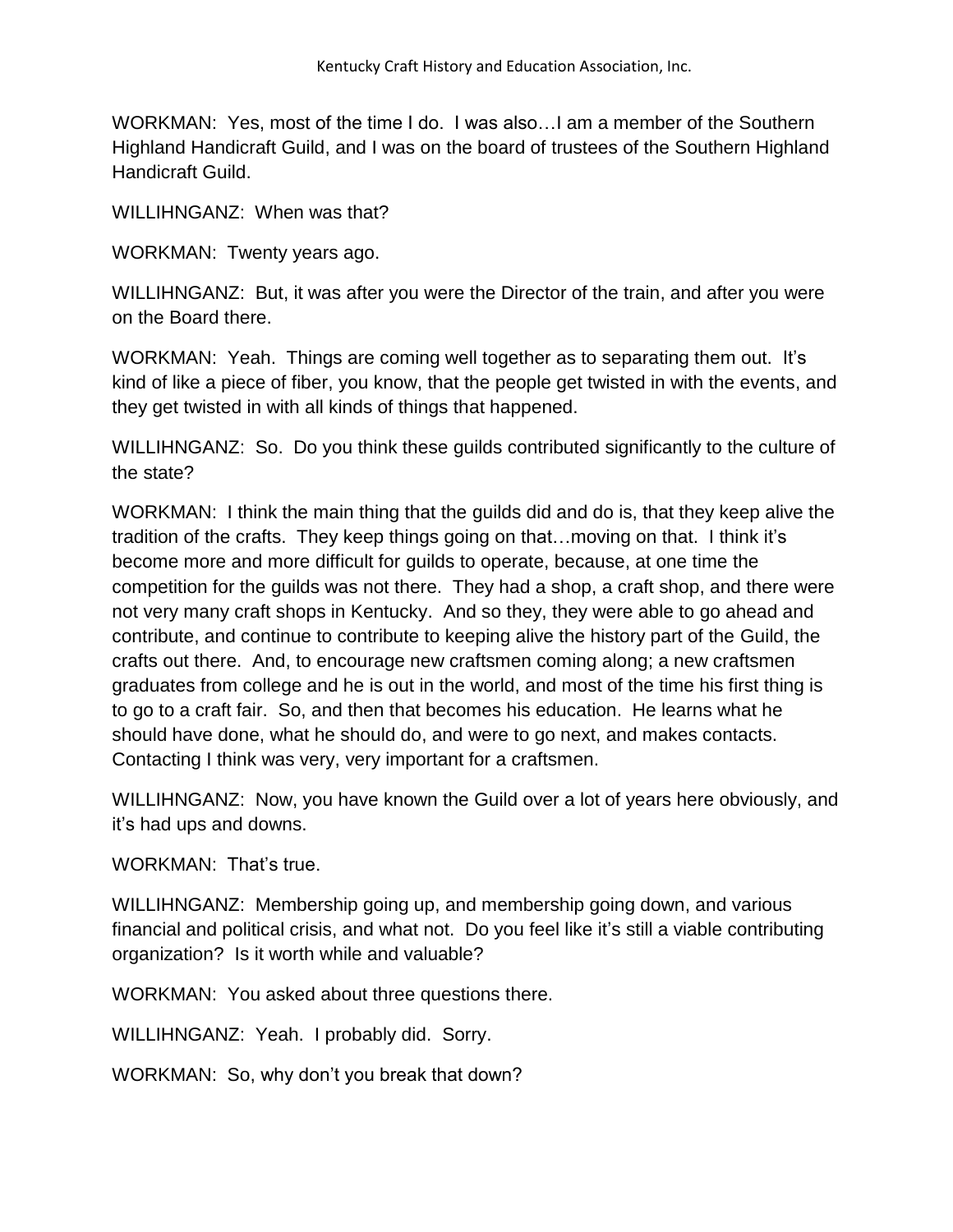WILLIHNGANZ: Well. I guess what I am getting at is, is the Guild an important organization today?

WORKMAN: I liked to answer it this way; guilds are very important today. Craft guilds are very important. They are important not just for marketing, but they are important also for the fellowship, the relationship that craftsmen have, for the kind of connections that they get because of the organization.

WILLIHNGANZ: Okay. How about the Kentucky Guild, is it important?

WORKMAN: Why, absolutely.

WILLIHNGANZ: I've heard various people who are concerned that it may not be with us much longer because it was sort of over the brink, and I have heard other people say it's always been on the brink, that's how we live. That's nothing new.

WORKMAN: Well. I don't really see myself as making a judgment about the Guild as much as I do about the train.

WILLIHNGANZ: Well. I am certainly glad that you had the history you did, and were able to share that with us. I do appreciate that. Are there any other comments or anything else you would like to add?

WORKMAN: The train was a jumping off point for me. I was in Eastern Kentucky, and I was teaching school. And, it gave me a place of where that I came to…Berea, and I was exposed to statewide…to the craft thing on that. After that, I started with an organization that I worked thirty-two years for, because of that.

WILLIHNGANZ: So the train actually gave you…

WORKMAN: A bridge.

WILLIHNGANZ: A bridge to ...?

WORKMAN: Save the Children,

WILLIHNGANZ: Save the Children. That's interesting. I wouldn't necessarily connect those in my mind. How did that connection come about?

WORKMAN: I had quit the train. I had resigned and I got a call. And the director said, "I hear that you are unemployed at this point". And, I said, that's correct. He said, "Are you looking for a job?" And I said, "No. I am on vacation." He said, "Would you like to have dinner today?" "Oh, no." "Lunch tomorrow. Would you like to have lunch tomorrow?" I thought well, I better, since we only had probably about \$180 in the bank, and so we had lunch, and the next day I started working for the Save the Children.